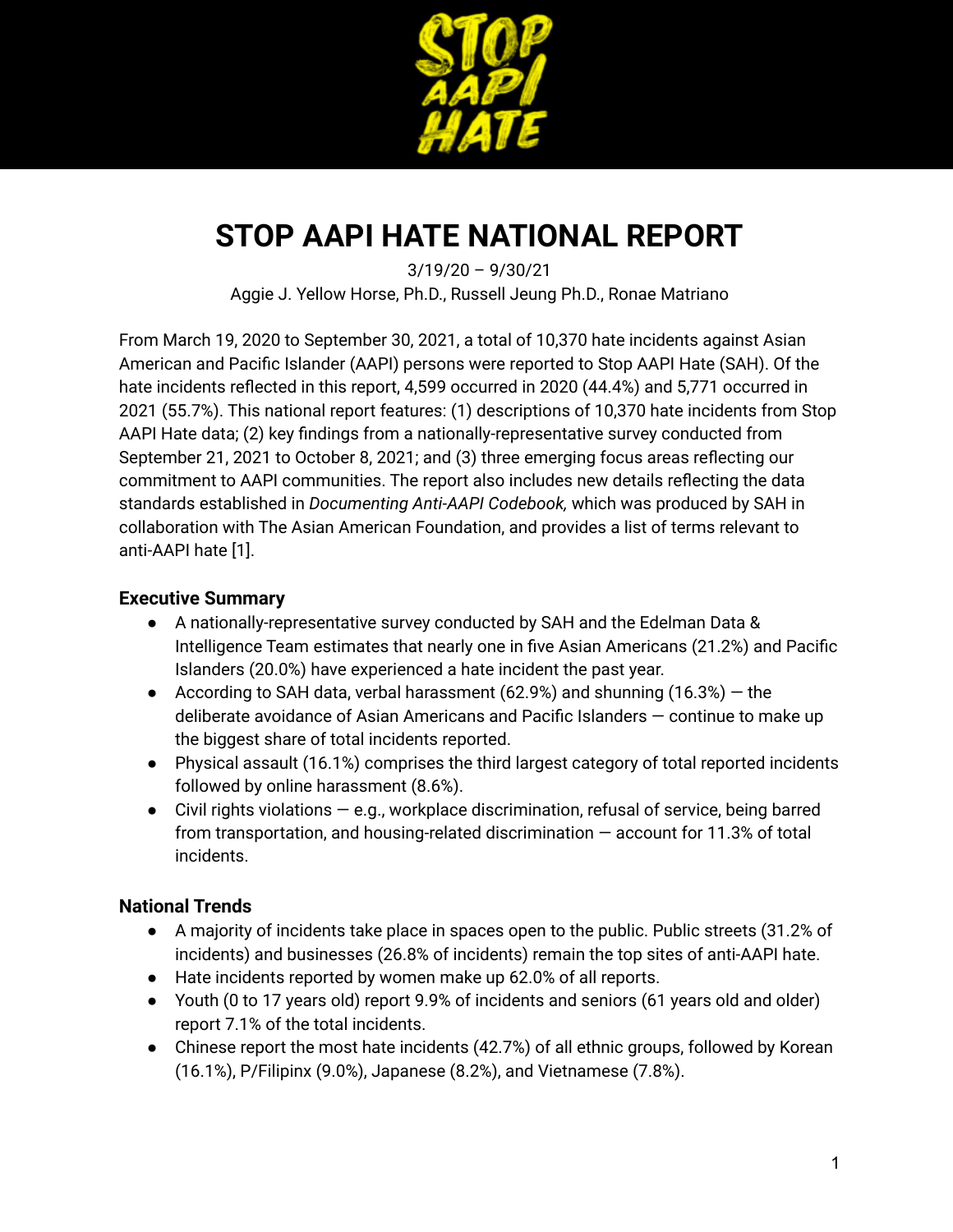

# **National Survey Reveals 1 in 5 Experienced a Hate Incident the Past Year**

While these first-hand reports from Stop AAPI Hate identify trends facing AAPI communities; they only reflect a small number of the hate incidents occurring nationwide [2]. To complement our community-based data about anti-AAPI hate, we collaborated with the Edelman Data & Intelligence Team to conduct a nationally-representative survey with more than 1,000 AAPI respondents. The survey was administered online from September 21, 2021 to October 8, 2021. For more information about the survey, please refer to the *Technical Appendix*.

# **Overall Key Findings**

### *National Trends*

- One in five Asian Americans (AAs; 21.2%) and Pacific Islanders (PIs; 20.0%) have experienced a hate incident the past year. Nationally, this translates to an estimated 4.8 million Asian Americans and 320,000 Pacific Islanders.
- Since 2020, 8.3% of AA and 9.4% of PI respondents indicated that they have experienced multiple hate incidents while 12.8% of AA and 10.6% of PI respondents indicated that they have experienced a hate incident. In addition to those who experienced direct racism, 13.6% of AA and 15.6% of PI respondents indicated that someone they were close to experienced racism.
- AA respondents with high school education reported experiencing twice the rate of hate incidents (41.2%) compared to those with at least some college education (19.8%) and those with a BA or higher degree (13.8%).

# *Concerns about School and Work*

- One in three AA parents (30.6%) and PI parents (31.4%) stated that their child experienced a hate incident at school in the past year.
- 31.5% of AA and 26.4% of PI respondents reported that they experienced a hate incident at work in the past year.
- More than one out of five AA respondents (23.5%) and PI respondents (21.7%) stated that they are reluctant to go back to in-person work because of potential anti-AAPI hate or discrimination.
- AA respondents with high school education (65.2%) reported experiencing a hate incident at work in the past year, as compared to those with at least some college education (31.4%) and those with a BA or higher degree (21.4%).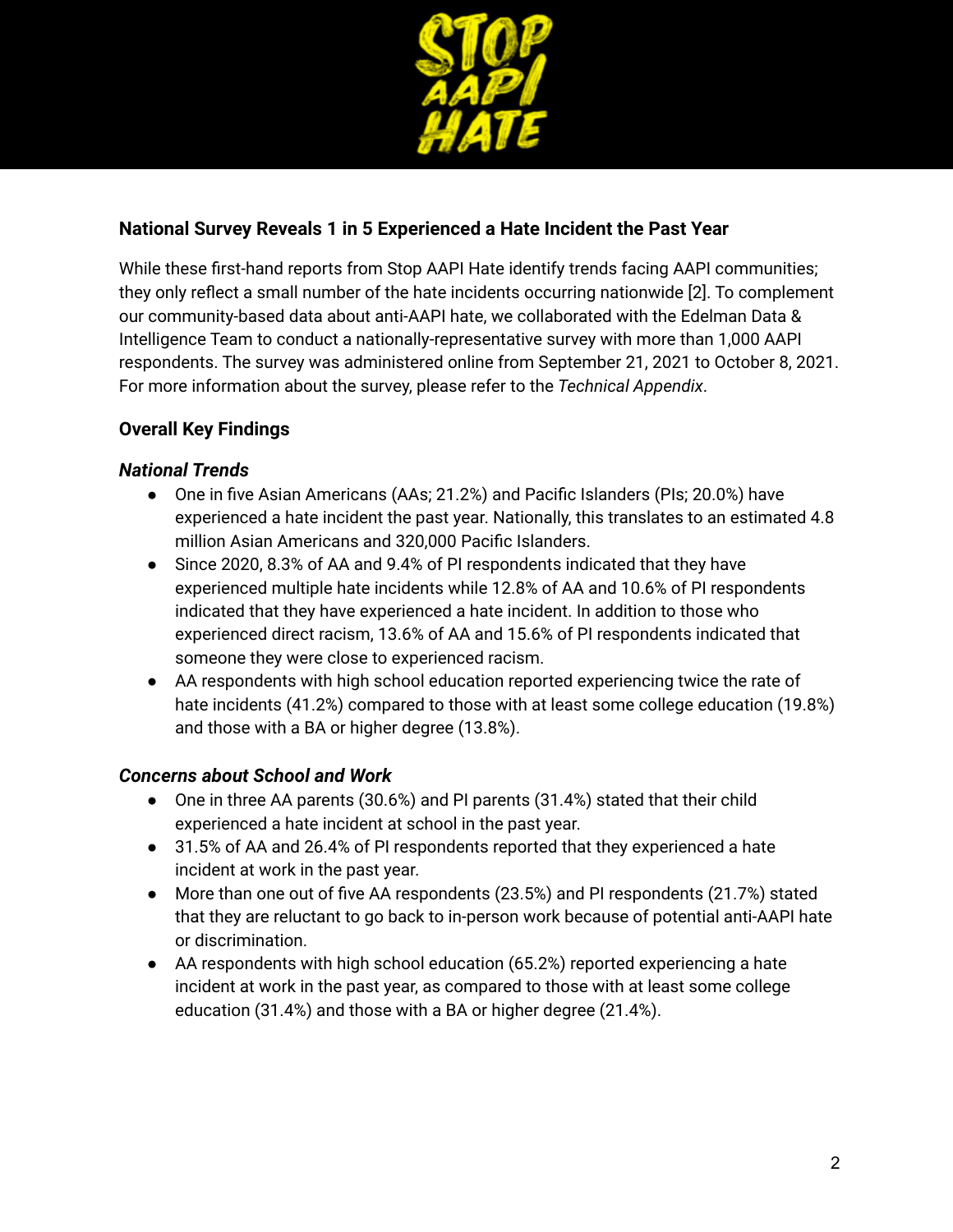

### *Solutions for Addressing Anti-AAPI Hate*

- AAPI respondents believe the top solutions to addressing anti-AAPI hate are: (1) more education and public awareness (52.8% for AAs and 57.5% for PIs); (2) community-based solutions (49.7% for AAs and 57.5% for PIs); and (3) civil rights legislation and enforcement (46.0% for AAs and 40.0% for PIs).
- AA respondents identified federal (44.6%), state (44.0%), and local (48.0%) government and agencies as the key institutions for addressing anti-AAPI hate and discrimination. Similarly, 40.2% of respondents identified civil and community groups as the key institutions.



### *Most Effective Solutions in Addressing Anti-AAPI Hate*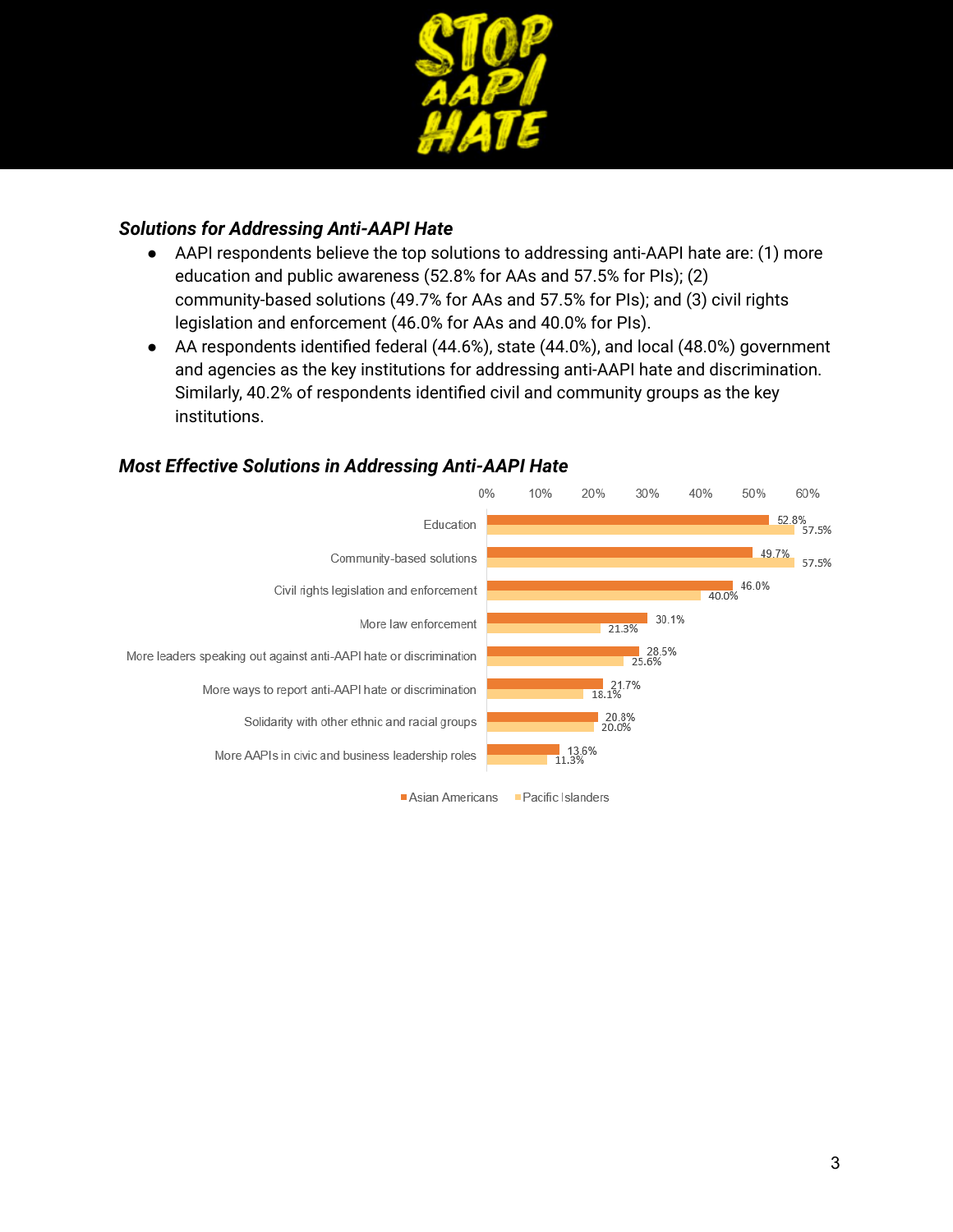

### **Listening to Our Communities: Three Focus Areas**

Stop AAPI Hate's overarching objective is to address anti-AAPI discrimination and violence with community-centered, comprehensive and long-term strategies. These align with what AAPI communities believe are the most effective solutions to racism: (1) ethnic studies for educational equity, (2) community-based safety solutions, and (3) civil rights legislation and enforcement. They address both institutional and interpersonal forms of racism, and prioritize racial solidarity and non-carceral approaches to justice.

# *Ethnic Studies for Educational Equity*

Ethnic Studies is the interdisciplinary study of race and ethnicity that centers on the histories, voices, and issues of communities of color. It introduces the histories and contributions of minoritized communities and improves their academic agency, especially among students at risk [3]. Ethnic Studies further compares and contrasts the racial experiences of groups, providing models to establish institutions that are more equitable and just [4]. Finally, it promotes racial empathy and solidarity through structured dialogues to resolve racial conflicts [5, 6].

# *Community-Based Safety Solutions*

The majority of hate incidents are not hate crimes, yet a sense of safety has important health implications [7]. Rather than more policing or mass criminalization that disproportionately affect communities of color [8], community-based safety solutions that center "practices and ethics for reducing, and responding to harm" [9] can simultaneously increase a sense of safety as well as build solidarity with other communities to address common concerns. Community-based safety solutions can also accompany educational campaigns for public awareness and knowledge about its importance.

### *Civil Rights Legislation and Enforcement*

Ensuring and advocating for the civil rights of AAPI communities will entail a multi-pronged approach. Building upon the strengths of the Stop AAPI Hate data, building a reliable and accurate data infrastructure to systemically document both interpersonal and systemic forms of discrimination against AAPI communities *over time* is critical — coupled with efforts to increase culturally- and linguistically- education about civil rights and resources; and timely services. This expansion of civil rights also involves creating and deepening the collaborative relationships with other communities [10].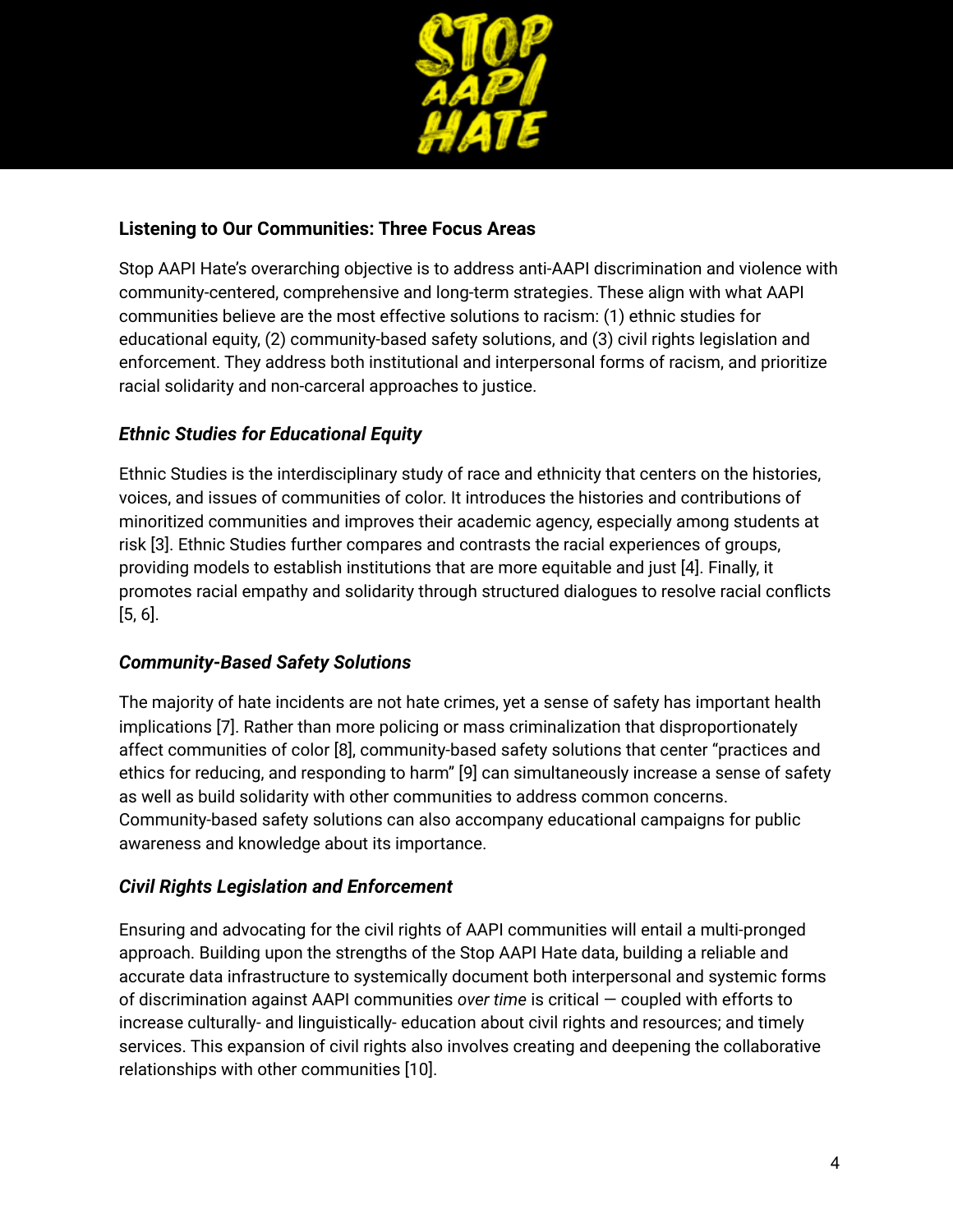

# **More Information from the Stop AAPI Hate Data**

As mentioned earlier, the Stop AAPI Hate data report includes additional details reflecting the suggestions from the *Documenting Anti-AAPI Codebook,* which provides a list of terms relevant to anti-AAPI hate [1]. Information about our standard data cleaning procedures can be found in the *Technical Appendix* at the end of this report. More information about the qualitative data cleaning process can be found in the *Stop AAPI Hate Data [Codebook](https://docs.google.com/document/d/1BPgtHzqmq7naDaqcy7IBbC47d_vuXQW4/edit?usp=sharing&ouid=101741014034444415254&rtpof=true&sd=true)*.

# *Types of Discrimination*

**N=10,370**



Note: Individuals who reported to Stop AAPI Hate could select more than one type of discrimination; thus the percentages do not add up to 100%.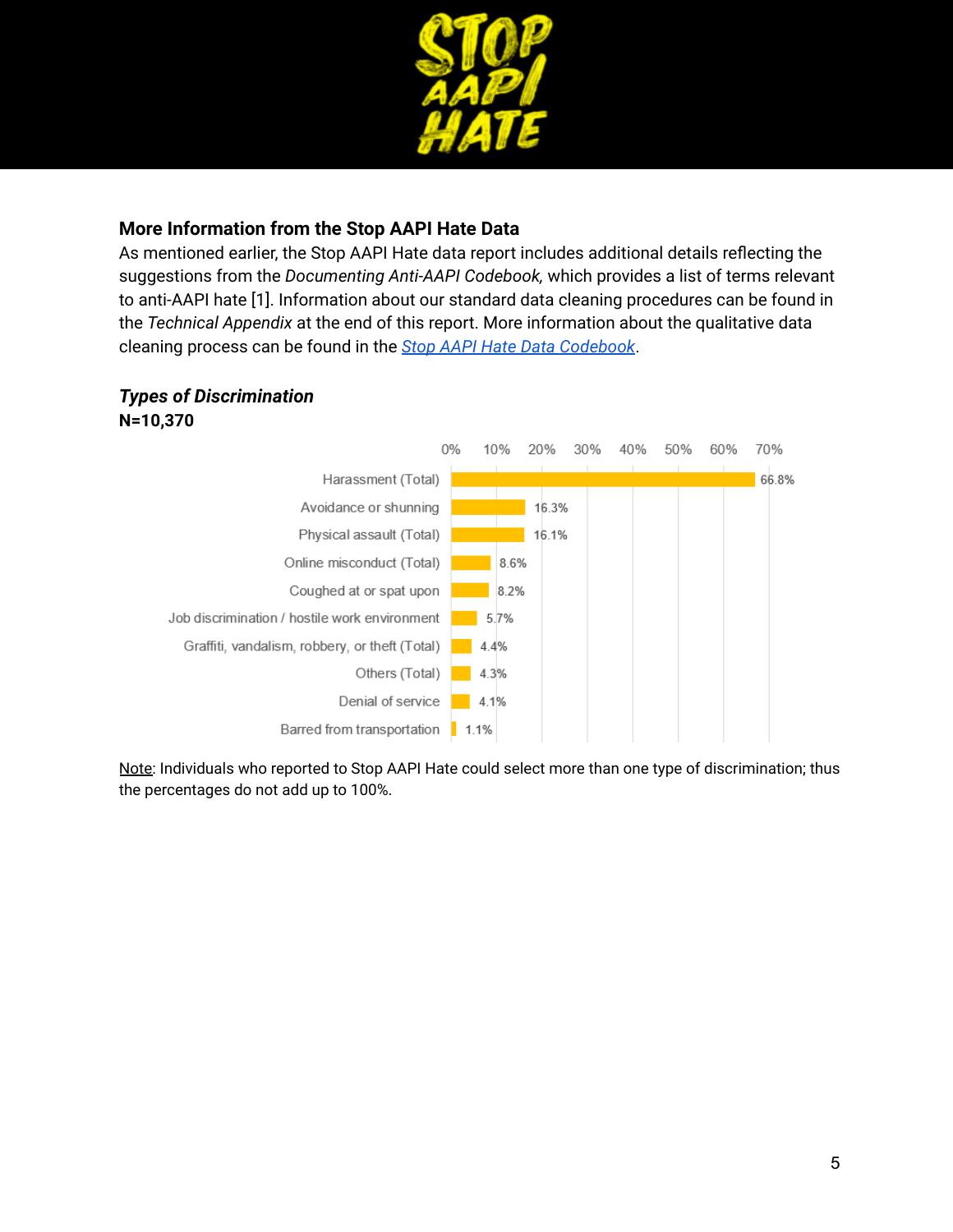

# *Types of Discrimination* **N=10,370**

| <b>Types of Discrimination</b>                                                 | $\%$  |
|--------------------------------------------------------------------------------|-------|
| Harassment (Total)                                                             | 66.8% |
| Verbal hate speech and/or harassment                                           | 62.9% |
| Behavioral (e.g., following/stalking, bullying)                                | 1.4%  |
| Gesture (e.g., middle finger, "slanted eye gesture")                           | 1.1%  |
| Written (e.g., printed materials such as hate letters, propaganda, or signage) | 1.0%  |
| Sexual harassment                                                              | 0.5%  |
| Avoidance or shunning                                                          | 16.3% |
| <b>Physical assault (Total)</b>                                                | 16.1% |
| Physical assault (without more information)                                    | 1.3%  |
| Physical attack                                                                | 9.0%  |
| Being sprayed or things thrown at                                              | 1.8%  |
| Threat or intimidation (verbal)                                                | 1.9%  |
| Threat or intimidation (physical; with objects)                                | 2.1%  |
| <b>Online misconduct (Total)</b>                                               | 8.6%  |
| Online (without more information)                                              | 1.1%  |
| Direct (directed at the person)                                                | 3.2%  |
| Indirect (observing racism/watching media & posts)                             | 4.2%  |
| Coughed at or spat upon                                                        | 8.2%  |
| Job discrimination / hostile work environment                                  | 5.7%  |
| Graffiti, vandalism, robbery, or theft (Total)                                 | 4.4%  |
| Graffiti or vandalism                                                          | 3.7%  |
| Robbery or theft                                                               | 0.7%  |
| <b>Others (Total)</b>                                                          | 4.3%  |
| Microaggression, differential treatment                                        | 3.0%  |
| Threatening to and/or negative interactions with law enforcement               | 0.9%  |
| Housing-related discrimination                                                 | 0.4%  |
| <b>Denial of service</b>                                                       | 4.1%  |
| <b>Barred from transportation</b>                                              | 1.1%  |

Note: We only chose to qualitatively re-code three categories to further disaggregate the categories: (1) physical assault, (2) online misconduct, and (3) other. Additional categories are created from both the text information individuals have provided for "Other, please specify" as well as reading the full hate incident description. Some of the additional categories have been re-organized under "Harassment". We did not make the value judgement about what constitute "sexual harassment" or "microaggregation." They are coded as such only if individuals used those exact wordings to describe the type of discrimination they experienced.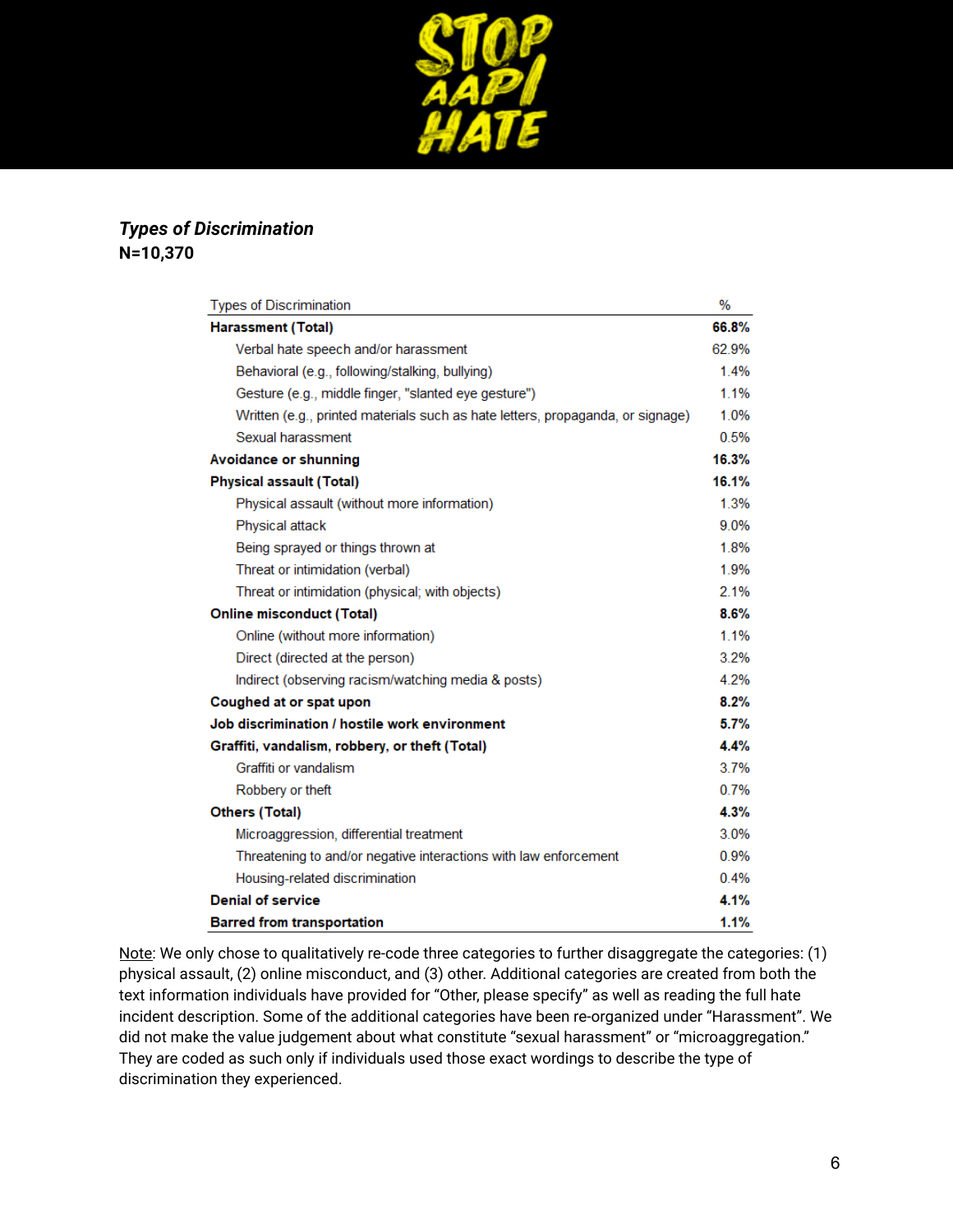

# *Sites of Discrimination* **N=10,370**



Note: The "School" category is assumed to refer to K-12 reflecting the age categories of the individuals who reported. Those who checked the "University" category did not also check the "School" category.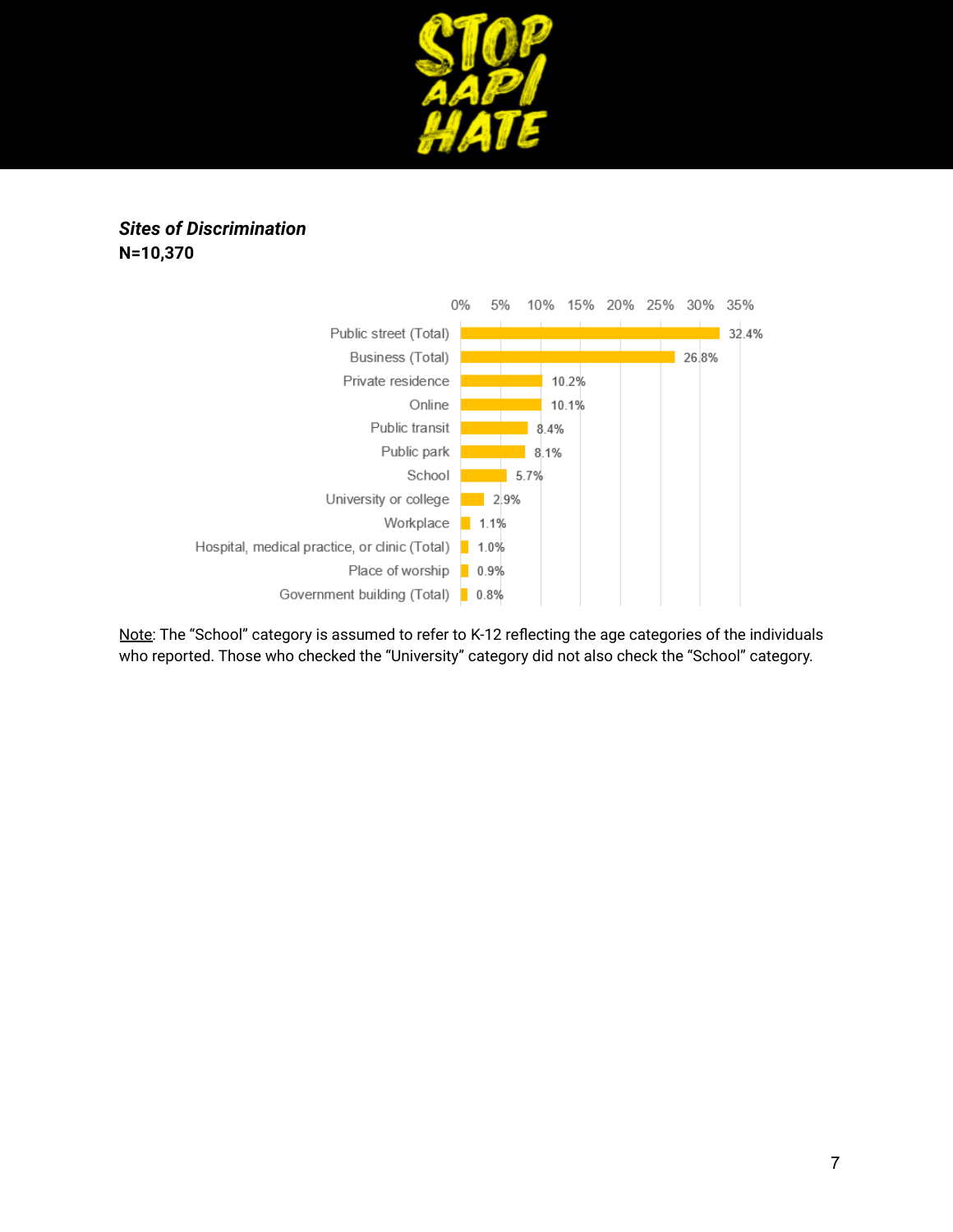

# *Sites of Discrimination* **N=10,370**

| Sites of Discrimination                       | %       |
|-----------------------------------------------|---------|
| <b>Public street (Total)</b>                  | 32.4%   |
| Public street or sidewalk                     | 31.2%   |
| Public space and on the road                  | 0.6%    |
| Parking lot                                   | 0.4%    |
| Outside (e.g., hiking trail, beach)           | 0.2%    |
| <b>Business (Total)</b>                       | 26.8%   |
| Business: Grocery Store                       | 10.2%   |
| Business: Non-Grocery Store (Total)           | 16.6%   |
| <b>Private residence</b>                      | 10.2%   |
| Online                                        | 10.1%   |
| <b>Public transit</b>                         | 8.4%    |
| <b>Public park</b>                            | 8.1%    |
| School                                        | 5.7%    |
| University or college                         | 2.9%    |
| Workplace                                     | 1.1%    |
| Hospital, medical practice, or clinic (Total) | $1.0\%$ |
| <b>Place of worship</b>                       | 0.9%    |
| <b>Government building (Total)</b>            | $0.8\%$ |

Note: Additional categories are created from both the text information individuals have provided for "Other, please specify" as well as reading the full hate incident description.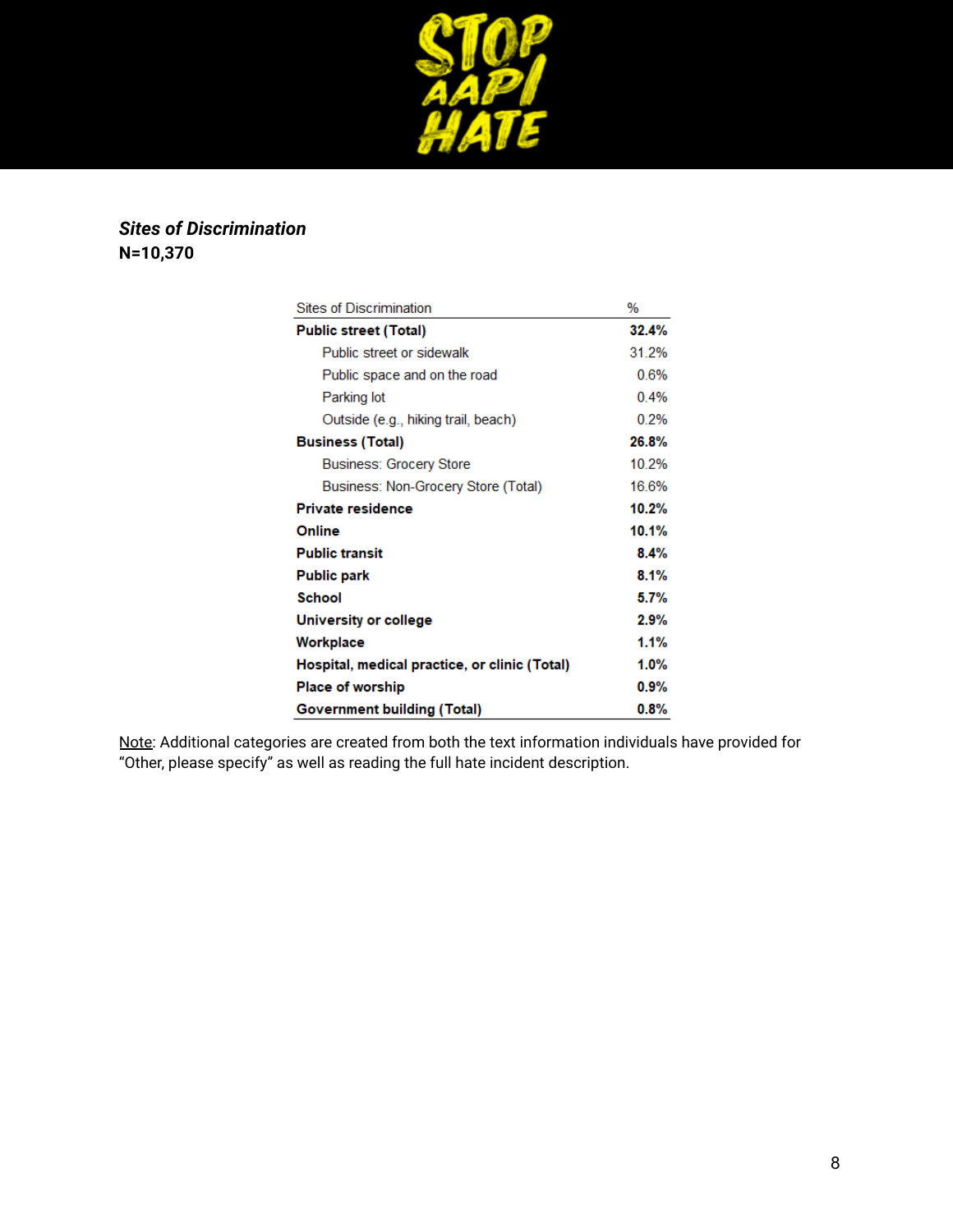

# *Ethnicity of Individuals Who Reported Hate Incidents* **N=10,370**



Note: Individuals who reported to Stop AAPI Hate could select multiple racial and ethnic categories. The numbers above indicate the exact categories individuals used to self-identify. Some respondents selected the category "Asian" instead of selecting a specific Asian ethnicity. Some people chose the "Multiracial" category, while others selected two or more categories to convey their multiracial heritage (e.g., "Chinese" and "White.") The presence of non-AAPI race/ethnicity is due to reports from multiracial AAPI persons as well as non-AAPI persons reporting on behalf of others or after witnessing an incident. We changed the "Filipinx" category (wording used in the reporting form) to "P/Filipinx" to reflect our collaborating community organizations' preference for "Pilipinx." However, given different preferences [3], we chose to use the "P/Filipinx" term instead.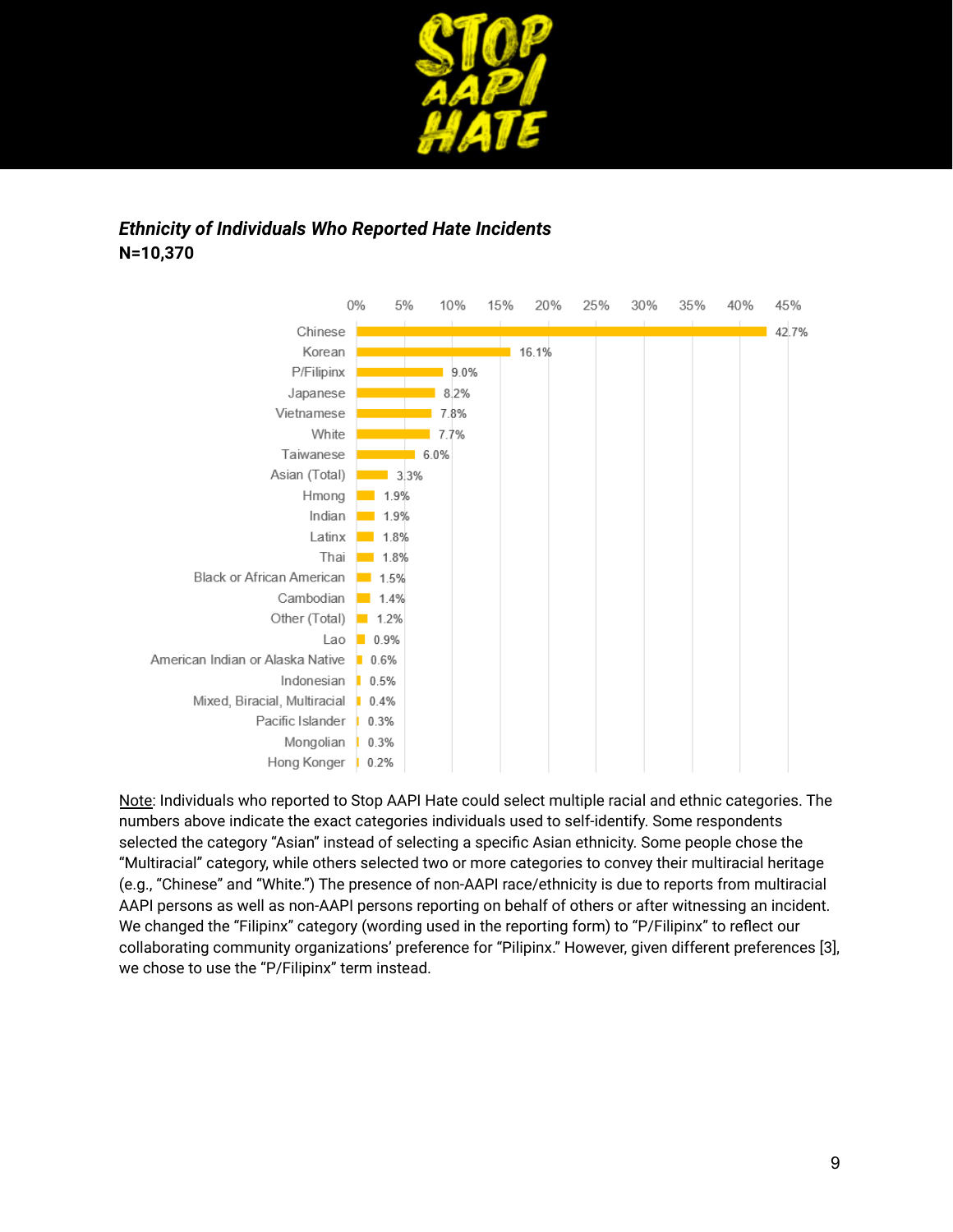

# *Gender of Individuals Who Reported Hate Incidents* **N=9,219**



# *Age Groups of Individuals Who Reported Hate Incidents* **N=9,990**

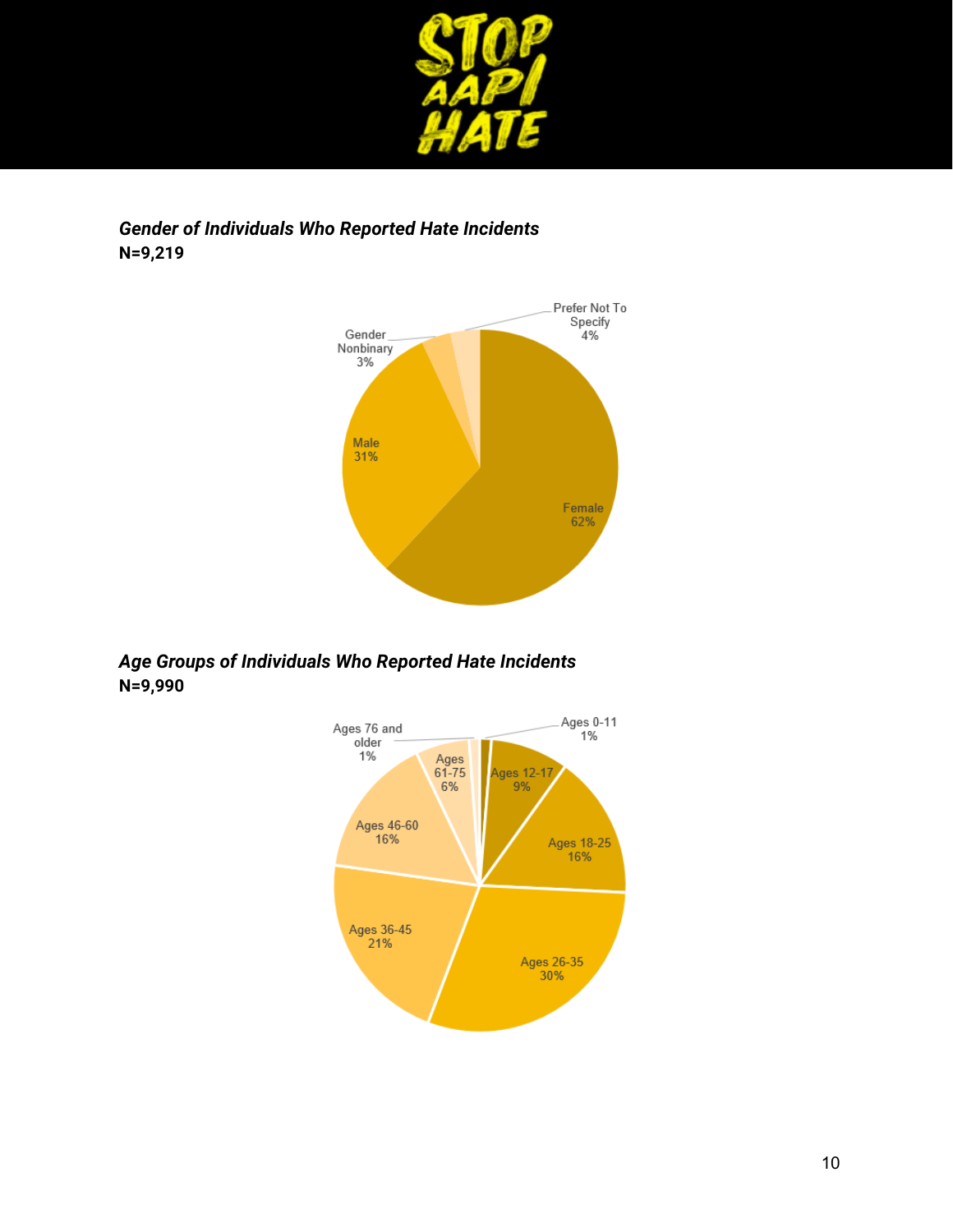

# *20 States with Largest Number of Hate Incident Reports* **N=10,370**

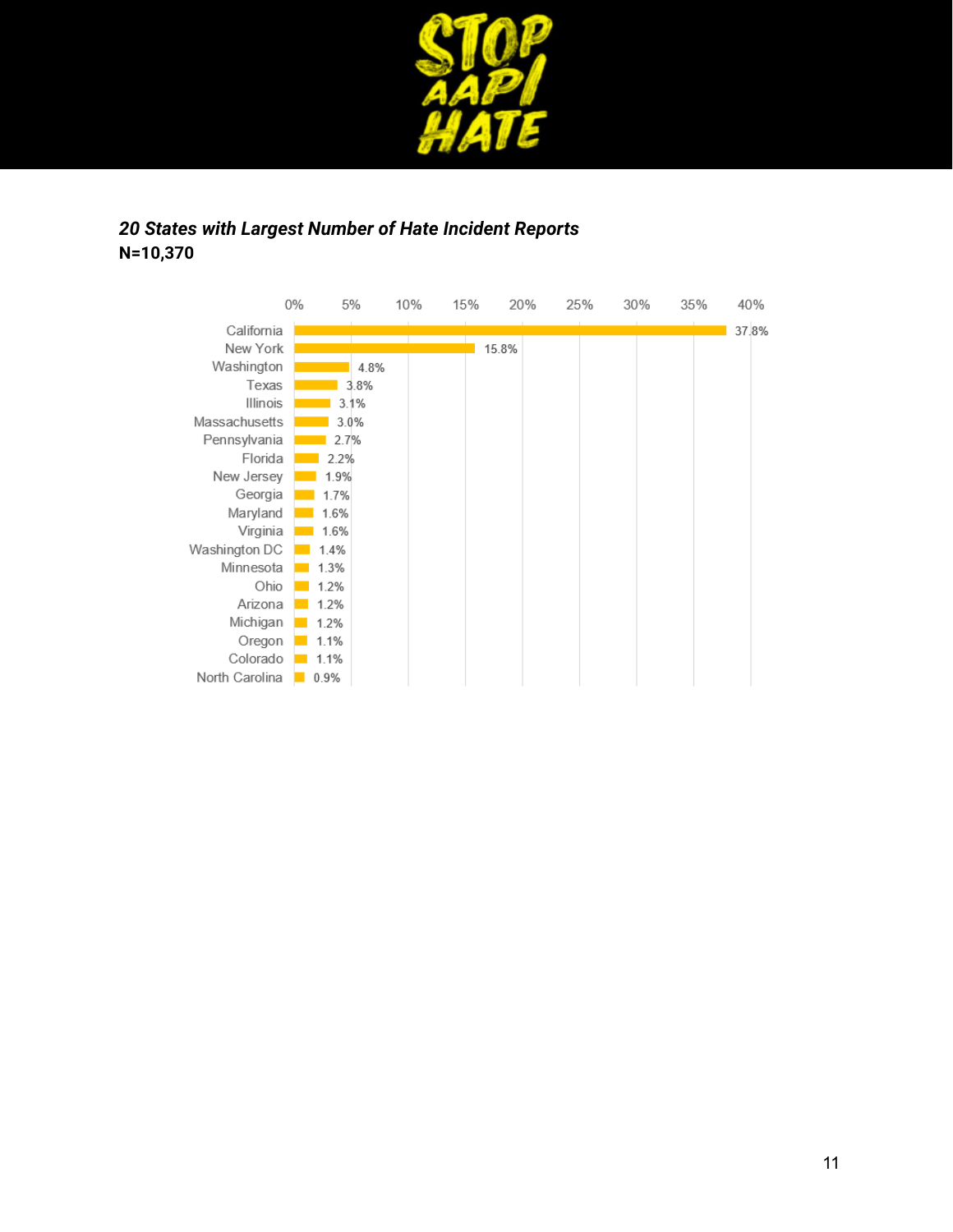

# **Narratives from Stop AAPI Hate Data<sup>1</sup>**

### *Verbal Harassment*

- I was accosted at the grocery store. A middle-aged man began yelling and blaming me for the "Chinese Flu" and he told me to, "Go home! Go back where you came from!" I reported it to the cashiers who are also AAPI. Together, we reported our experiences to the store manager. (Juneau, AK) \*
- My family and I went to sit near open seats on the subway, and a man sitting there started yelling, "Coronavirus" at us and screaming at us to get away from him. When I stepped away, but didn't walk to the other side of the train, he got up to come toward me and kept yelling at me, calling me a b----h, and yelling that we didn't understand English. Eventually, when we moved to the other side of the train, he left us alone. (New York City, NY)
- A group of middle-school-aged boys biked by my 10-year-old sister, who is adopted from China, while she was with her friend and verbally assaulted her. They shouted slurs and derogatory language at her such as, "dumb Asian," and continued to verbally assault and taunt her as she cried and called home for help. (Longmeadow, MA)

# *Shunning / Avoidance*

- After being seated next to a family at an outdoor eating establishment, a woman stated that she, "...didn't want to eat next to people like them [my P/Filipino family]," and that she had lost her appetite. Then she requested that the waiter box her family's food and dramatically stormed out of the restaurant. (Columbia, SC)
- I went out on a morning walk with my friend who is also Chinese. We were speaking in Chinese to each other and stopped on the sidewalk, which is part of public property, but in front of some residential homes. A man walked out of his home and yelled, "Get off my property and go back to China!" He grabbed a broomstick and waved it in the air, threatening to physically harm us. (Rockville, MD) \*

 $^1$  Narratives are only included if individuals who reported to Stop AAPI Hate indicated the permission to share at the time of reporting. Some may be edited for minor spelling and grammatical errors for readability. If the narrative has been edited, it is marked with "\*" for transparency. We censor swear words and racial slurs, and remove all identifiable names and places. Any edits to the narratives are carefully reviewed by at least three persons.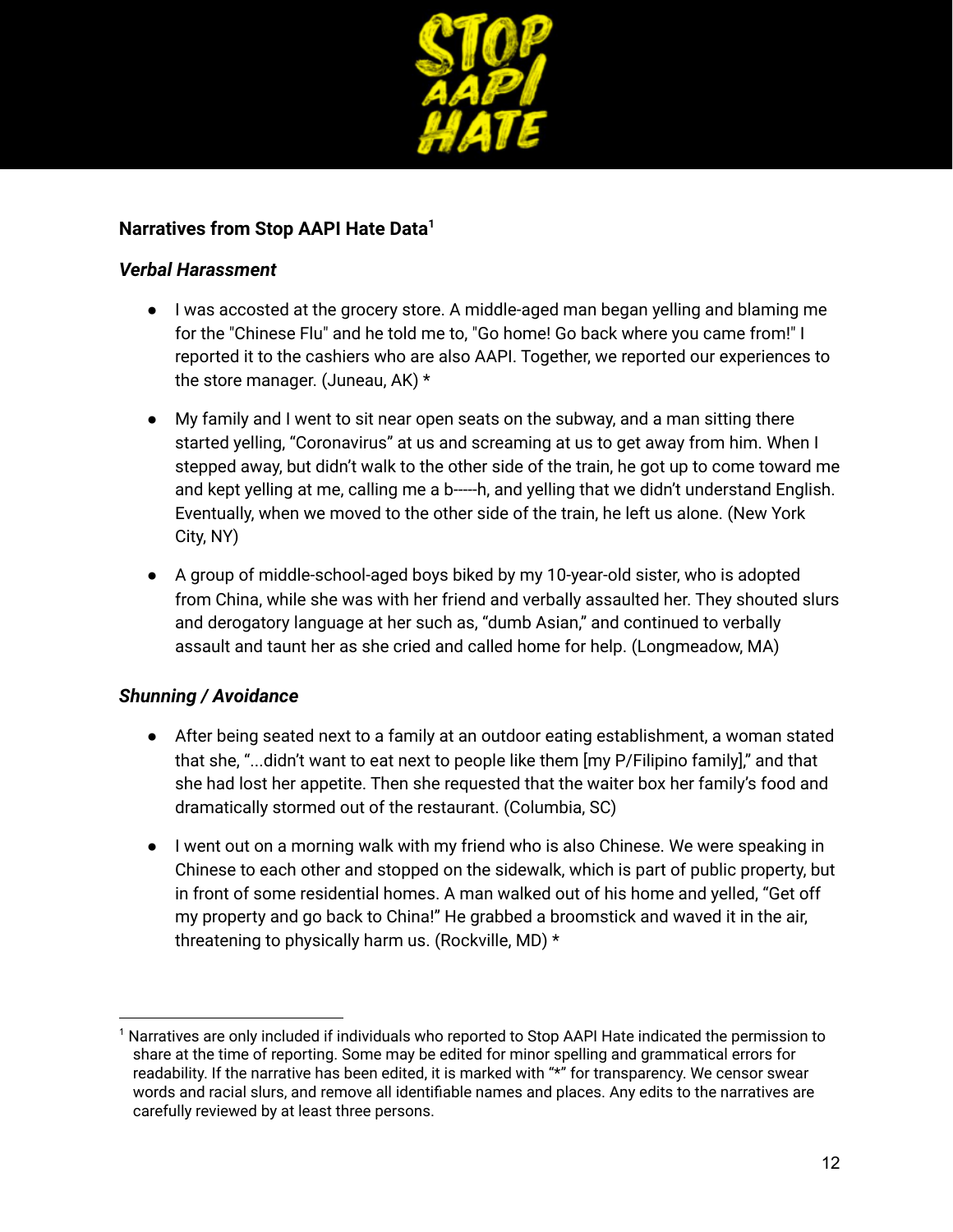

● lasked a large group of unmasked women and children (4-5 people) to wait for the next elevator ride. I explained that I was trying to social distance. My two toddlers and I were in the small elevator with a double stroller, and the elevator only spanned one floor. As the elevator door closed, I heard them say, loudly, "She's Chinese and she's asking for social distancing? Did you hear that?!" (Pittsburgh, PA)

# *Physical Assault*

- Three teenagers followed me inside of the store and one of them slammed a 5 gallon bucket onto my head. It was painful and I sustained injuries to my shoulders. They called me a "c---k." (Cottage Grove, MN) \*
- I was on my university campus and leaving one of my classes, which was held in a large auditorium-style room. I waited for most of the crowd to leave first. When I was in the doorway, a guy came up from behind, shoulder-checked me into the wall, and called me a "Chinese b---h" over his shoulder. (Knoxville, TN)
- I was walking down a busy street in broad daylight on a phone call, when out of nowhere a man comes up behind me, punches me on the side of my face, and sends me flying onto the pavement. As he walks away, I can hear him mutter, "fucking c---k". (New York, NY)

# *Online*

- I had never experienced this type of racism towards me. A bunch of girls from my school messaged me saying, "Go back to China. Your eyes are weird and ugly. You don't belong here, c---k." (Stillwater, MN)
- A person on Tik Tok said he wants to "Kill all Asians." (Frederick, MD)
- I saw a player using "china\_virus" as a nickname to play an online game. I reported this to the game master and requested they ban the player using "china\_virus" as their nickname. The game master refused and said that "china\_virus" was a generic phrase. I told them that it is used to hurt Asian people. (Las Vegas, NV) \*

# *Coughed At / Spat On*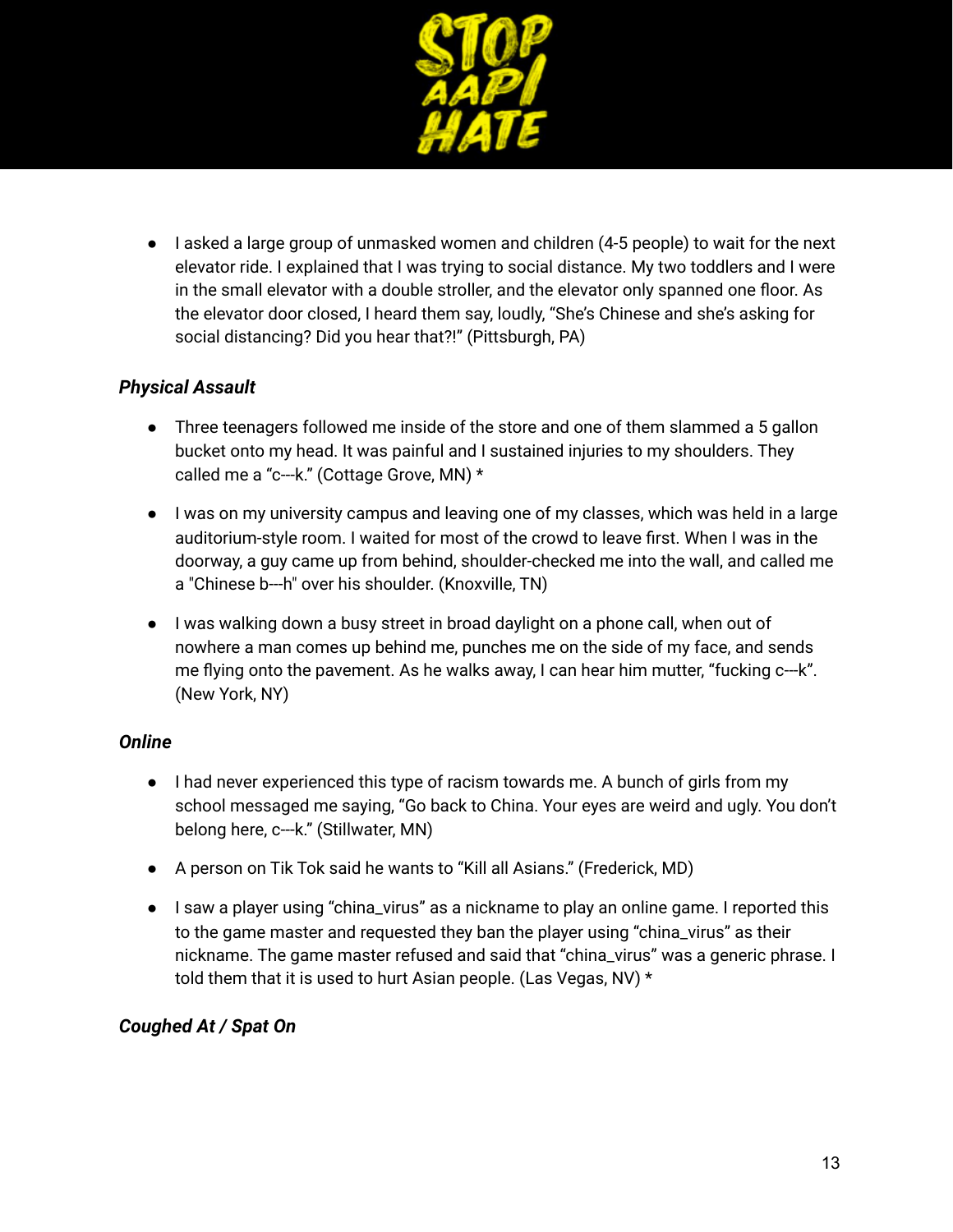

- I was with my two girl friends, getting into a car with them in Seattle's Chinatown. A man walked out of his way into the road to spit in my face, then ran down the street. (Seattle, WA)
- A man standing on the sidewalk waited for me to pass in front of him. Then he spat a copious amount of saliva on the side of my head. He got on his bike and rode across the street. I walked after him, made eye contact, and asked why he did that. He yelled back at me, "F--k you! F--k you! Get out of my country." (Brooklyn, NY)
- I was on the subway when an unmasked person approached me and spat on me twice. When I confronted him about it, he called me a c---k and put his two fingers next to his eyelids and did the squinting gesture to mock my small eyes. There were other people on the train, all of them masked, but I was the only Asian person there and the only one to be spat on and verbally insulted. (Los Angeles, CA)

### *Barred from Establishment / Refusal of Service*

- An employee at a restaurant told me their dining room was closed even though there were multiple people eating inside, yet they still refused me service. They let a White family come in and order food inside after I was spoken to. (Placentia, CA)
- A manager at the store said, "I don't discriminate against you because you're Republican, I discriminate against you because you're North Korean." (Doral, FL)
- I was the first one in line to pick up my order. The first thing the cashier said to me was, "I don't speak Chinese," and then they ignored me and served the next customer. After serving all the customers in line, they again said, "I don't speak Chinese." They walked away and waited for another person to serve me. (Boston, MA) \*

### *Workplace Discrimination*

- I am a Chinese woman. One senior co-worker repeatedly calls me "Chinese dragon" when he insults me. He also uses the same phrase on the other Chinese female co-worker in our group. (No City Information, Ohio)
- I was sitting at my desk doing my work. My coworkers and the VP of my department have walked by my desk on multiple occasions and would say, "Corona," or "Coronavirus." My non-Asian boss sits next to me and can hear it, yet didn't tell them to stop. He knew I was really upset about it. (Bronx, NY) \*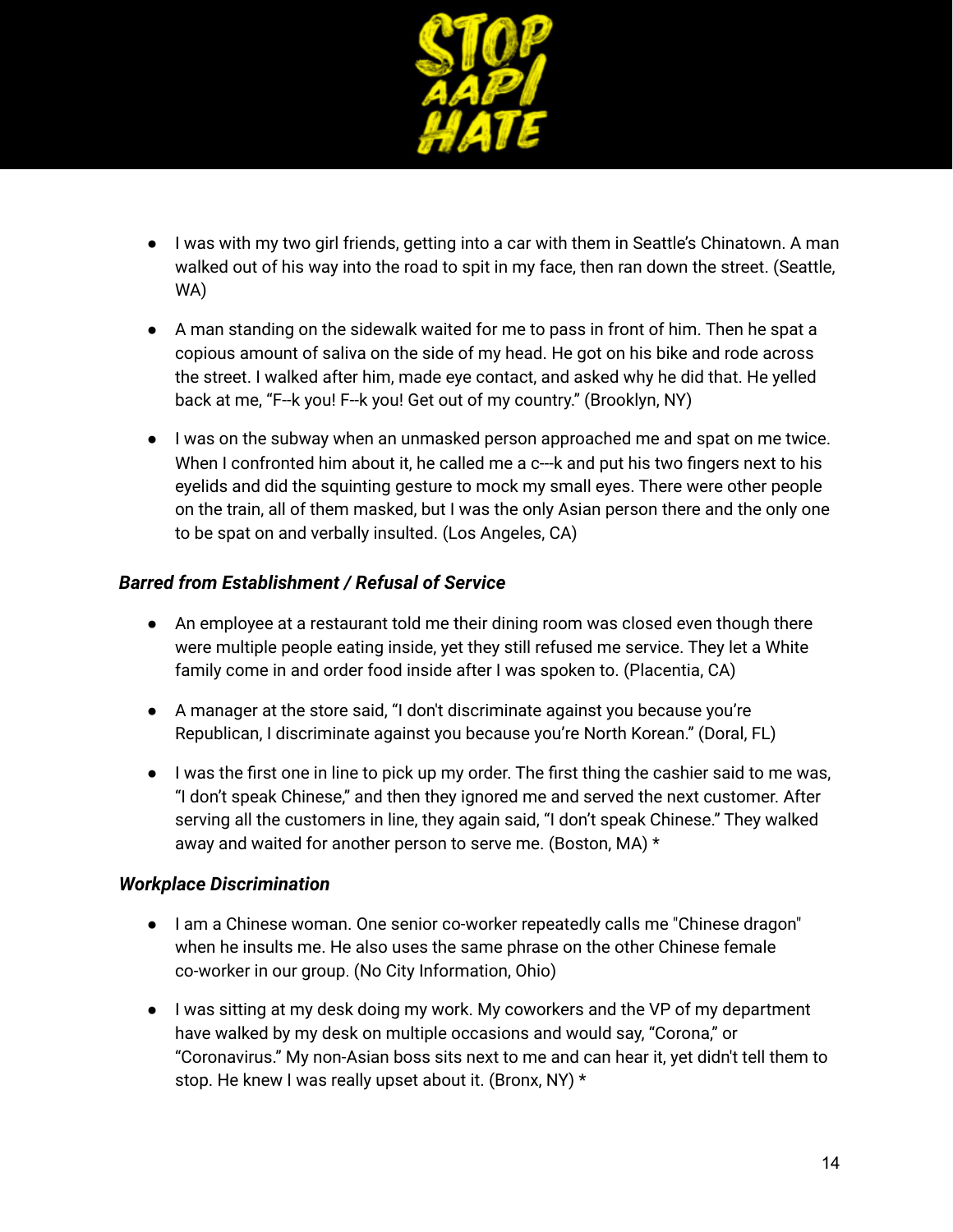

● On a group work call, a colleague cracked a "joke" and said, "You know how THOSE people in Southeast Asia are," after speaking to a "difficult" work colleague. (Las Vegas, NV)

# *Vandalism / Graffiti*

- "C---k" was carved into the top of my brother's car. My brother and my parents found it as my brother was leaving yesterday night. (Exeter, CA)
- On my commute, I noticed graffiti on the wall above a set of stairs that said, "F--k China." (Clifton, NY)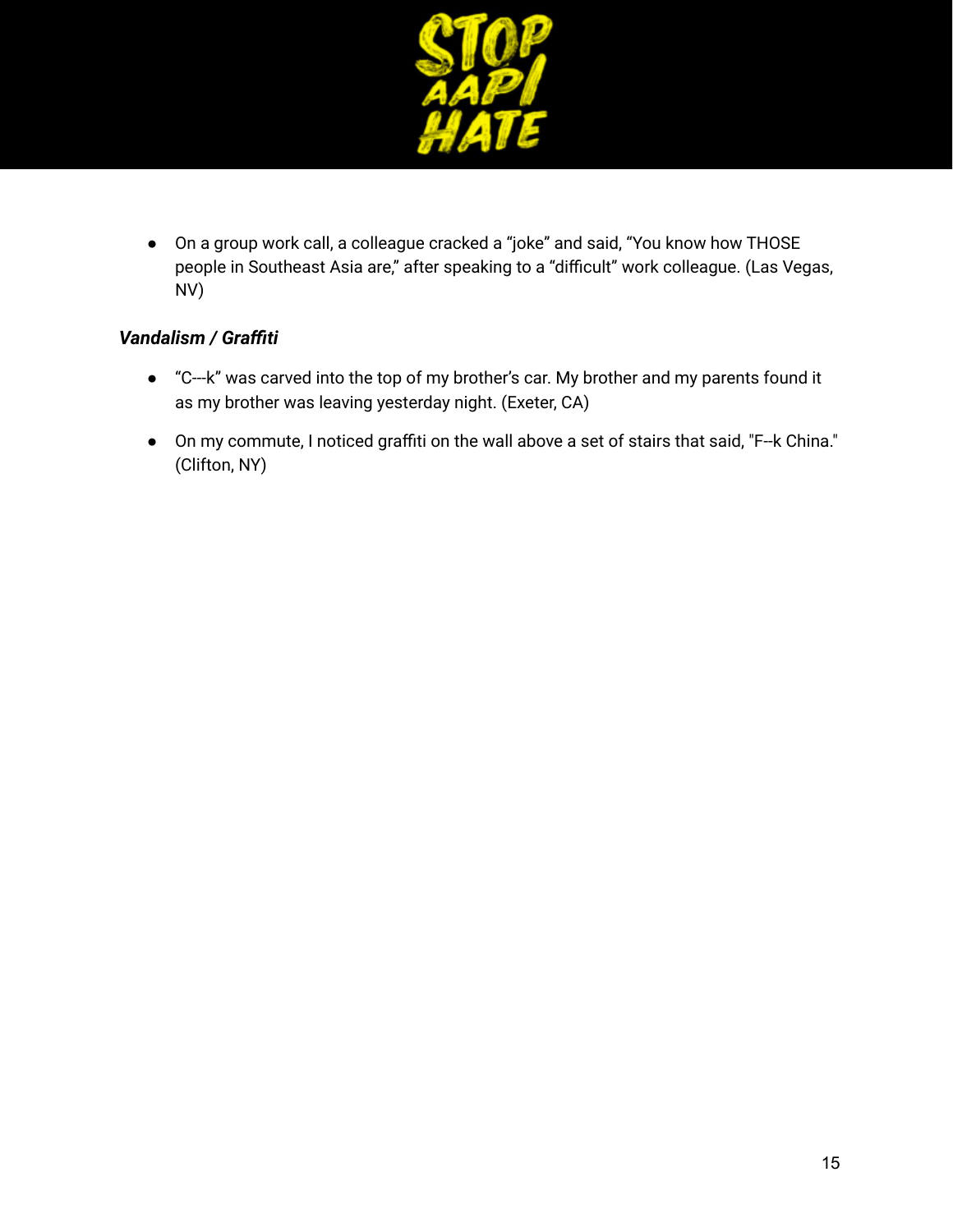

### **Technical Appendix**

### **Information about the Edelman Survey**

Stop AAPI Hate collaborated with Edelman Data & Intelligence Team to collect a nationally-representative survey of Asian Americans and Pacific Islanders. The survey was administered online from September 21, 2021 to October 8, 2021 using the survey panel sampling pool from Dynata; and was offered in Chinese (both traditional and simplified), Korean, Tagalog, Vietnamese, Hindi, and English. The survey included n=928 Asian Americans and n=160 Native Hawaiian and Pacific Islanders.

The final analytic sample included: 32.3% of the survey respondents self-identified as East Asian, 31.6% as Southeast Asian, 20.7% as South Asian, and 15.4% as Pacific Islander (calculated based on respondents' reported ethnicity classified by the U.S. Census categorization: e.g., Chinese as East Asian). 55.6% of the survey respondents were female; and 44.9% of the respondents were born in the United States. Survey weights are created to adjust data to be nationally representative of ethnicity, age, education, gender, geography (state), and political party based on the 2019 American Community Survey 1-Year population estimate.

#### **Acknowledgment**

We would like to acknowledge the collaboration and support from the Edelman Data & Intelligence Team — with special thanks to Jed Lam, Joshua Wu, Amy Gill, Mandy Chen, Allison Leung, and Alex Yoshida.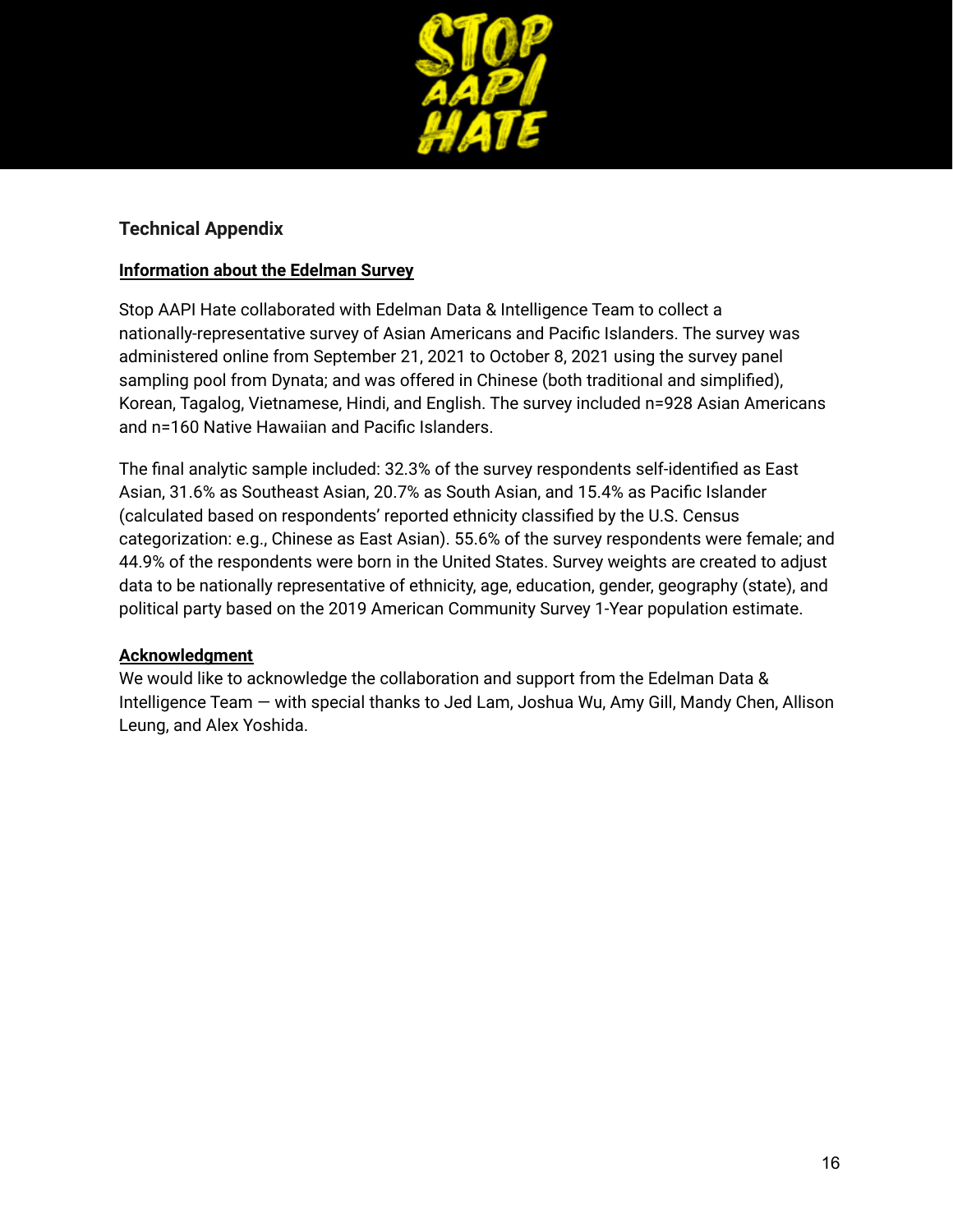

### **Information about Stop AAPI Hate Data**

The SAH coalition is committed to continuous efforts for quality and transparency with the community-driven data collected *with* and *for* the AAPI communities documenting anti-AAPI hate experiences. For transparency and accountability related to our data, we have a living codebook which systematically documents all our data practices which can be found [here.](https://docs.google.com/document/d/1BPgtHzqmq7naDaqcy7IBbC47d_vuXQW4/edit?usp=sharing&ouid=101741014034444415254&rtpof=true&sd=true)

### *Data Collection*

The responses are downloaded from Google Forms in spreadsheet form. Hate incident reports in each language option are stored in their own spreadsheets. For combined analyses, first, we translate the in-language hate incident reports into English. We merge the translated reports with the hate reports already in English, and then we create anonymized data for collective data cleaning. Once the complete uncleaned data is created by merging multiple spreadsheets, the personally identifying information (i.e., first name, last name, and email) is removed from the data and each hate incident report receives a unique identifying number.

### *Quality Assessment*

We carefully review data and remove true duplicate, trolls, and invalid cases. True duplicate cases are defined as submissions where there are multiple records of identical reports (i.e., two or more cases include the same answers for all questions and identical descriptions of the hate incident). Troll cases are submissions attacking the SAH coalition and/or report racist and xenophobic "fake accounts" of hate incidents. If the hate incident report is submitted by persons who do not self-identify as AAPI, but reported their own experiences of racism and discrimination, we recode them as "invalid." For the national report, we excluded true duplicate, troll, and invalid cases. We also excluded hate incidents that occurred outside of the United States. We included hate incidents from Guam and Puerto Rico.

#### *Qualitative Data Cleaning*

Building from the *Documenting Anti-AAPI Codebook*, we qualitatively re-code selected categories. More information about this process and other data practices can be found in the *Stop AAPI Data [Codebook](https://docs.google.com/document/d/1BPgtHzqmq7naDaqcy7IBbC47d_vuXQW4/edit?usp=sharing&ouid=101741014034444415254&rtpof=true&sd=true).*

#### *Data Protection and Management with Care*

We approach our data as the documentation of AAPI experiences *with* communities rather than *on* communities. As the SAH data is community driven — collected by, with, and for AAPI communities — we highly value the inputs and suggestions for our data practices. To contribute to the data practices or leave comments, please contact us at: [community@stopaapihate.org](mailto:community@stopaapihate.org).